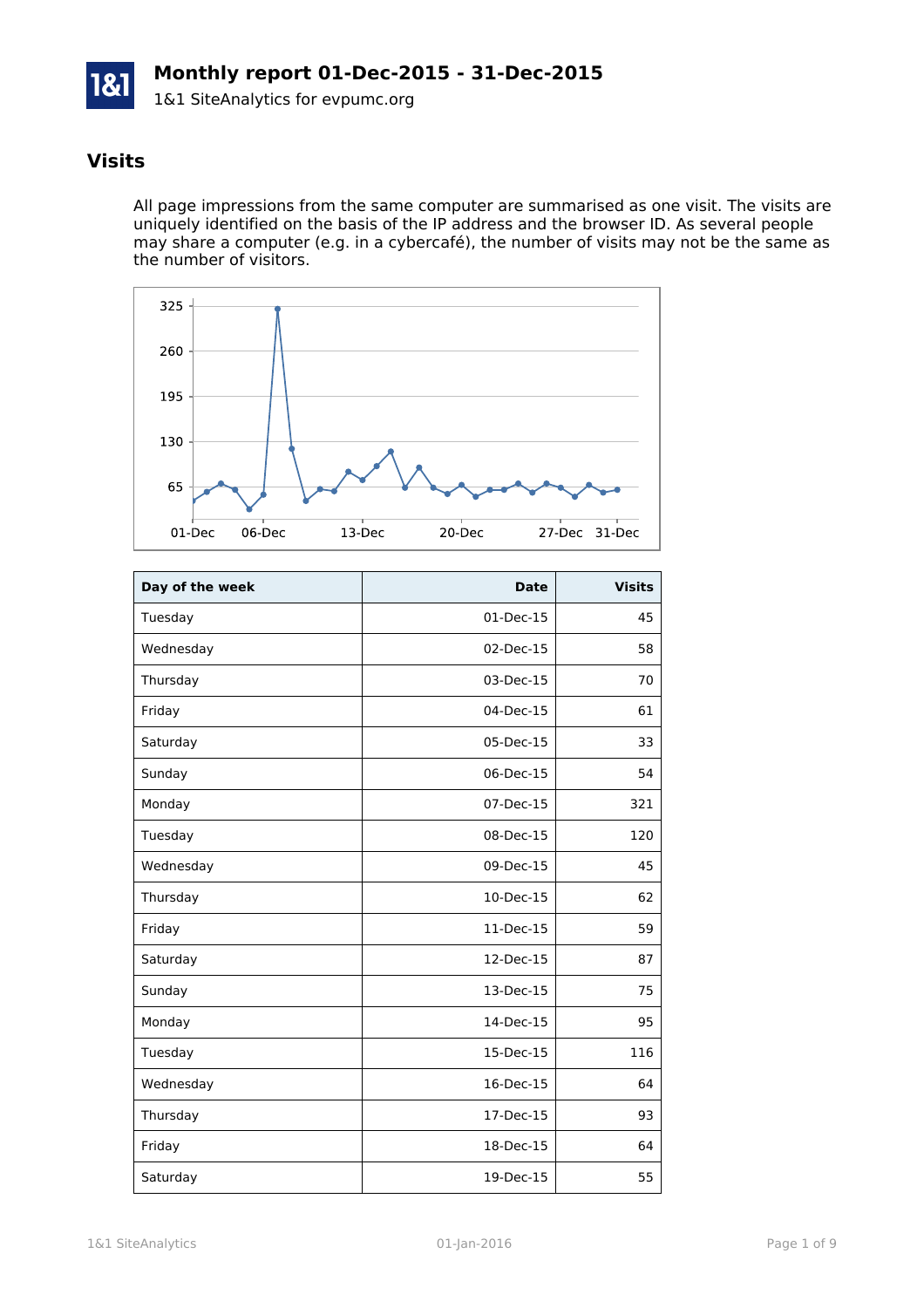| Day of the week | <b>Date</b>     | <b>Visits</b> |
|-----------------|-----------------|---------------|
| Sunday          | 20-Dec-15       | 68            |
| Monday          | 21-Dec-15       | 51            |
| Tuesday         | 22-Dec-15       | 61            |
| Wednesday       | 23-Dec-15       | 61            |
| Thursday        | 24-Dec-15       | 70            |
| Friday          | 25-Dec-15       | 57            |
| Saturday        | 26-Dec-15       | 70            |
| Sunday          | 27-Dec-15       | 64            |
| Monday          | 28-Dec-15       | 51            |
| Tuesday         | 29-Dec-15       | 68            |
| Wednesday       | 30-Dec-15       | 57            |
| Thursday        | 31-Dec-15       | 61            |
|                 | <b>Total</b>    | 2,316         |
|                 | <b>Averages</b> | 75            |

## **Search engines**

Using this analysis, you can identify the search engines used by your visitors. You can also see how many visitors reach your pages via the respective search engines.



| <b>Search engines</b> | <b>Visits</b> | %        |
|-----------------------|---------------|----------|
| www.google.com        |               | 100.00 % |
| Total                 | $\mathbf{z}$  | 100.00 % |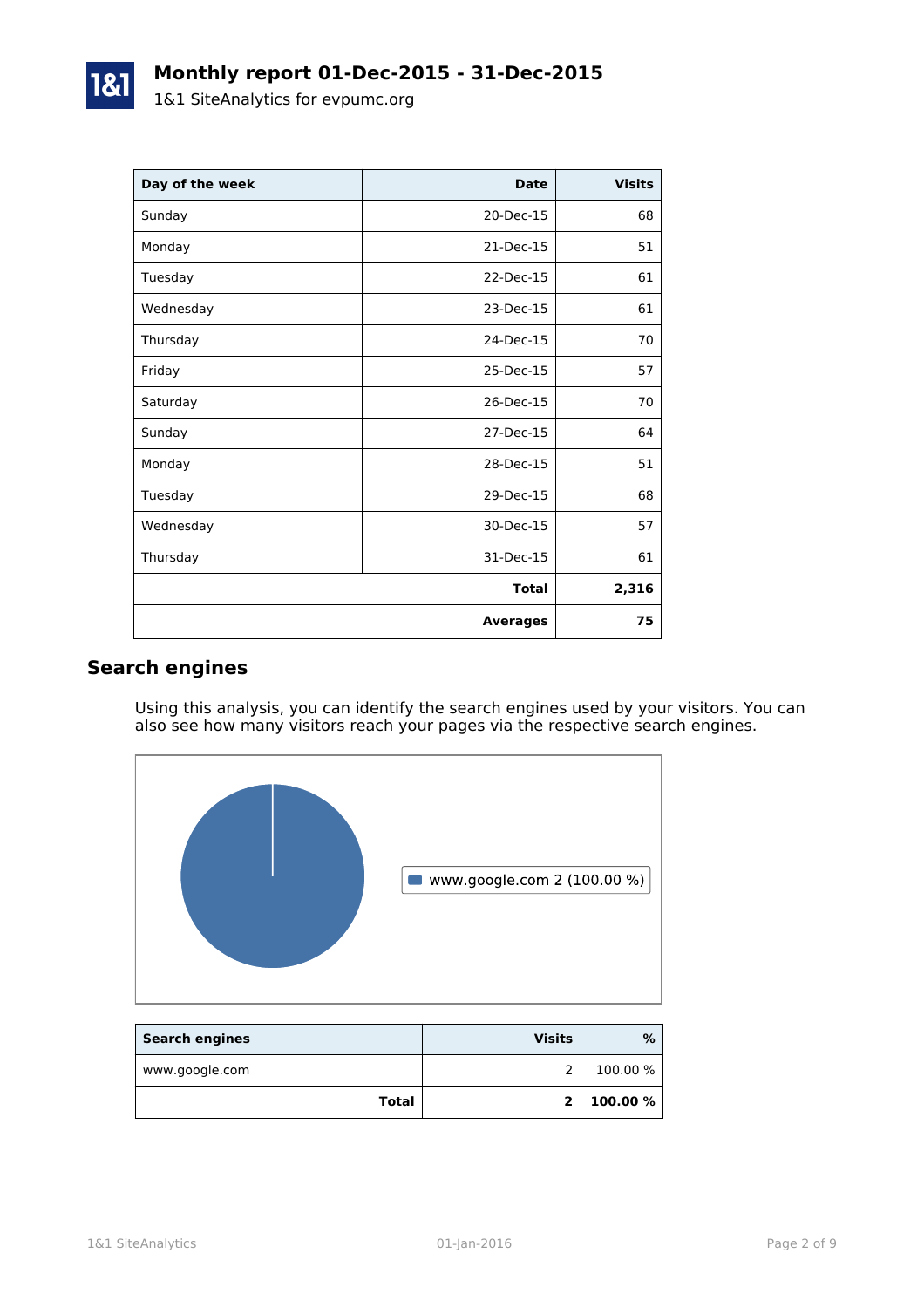

#### **Search terms**

The table shows the search terms by means of which your website was found most frequently. Every row contains a search term. For example, if somebody found your website by means of the phrase "repair car", both "repair" and "car" will be displayed as independent terms in the table.

| <b>Search terms</b> | <b>Visits</b> | %        |
|---------------------|---------------|----------|
| methodists          | 1             | 16.67 %  |
| united              | 1             | 16.67 %  |
| church              | 1             | 16.67 %  |
| elimsport           | 1             | 16.67 %  |
| evpumc.org          | 1             | 16.67 %  |
| johns               | 1             | 16.67 %  |
| <b>Total</b>        | 6             | 100.00 % |

#### **Most frequently accessed pages**

You can see the most frequently accessed pages. Only fully loaded pages are counted. Individual page elements, such as images or other elements, are not counted individually. This includes all files with the extensions .png, .jpg, jpeg, .gif, .swf, .css, .class, and .js.

| Most frequently accessed pages                    | <b>Page impressions</b> | $\frac{9}{6}$ |
|---------------------------------------------------|-------------------------|---------------|
| /Default.htm                                      | 540                     | 13.65 %       |
| /Elim.htm                                         | 90                      | 2.27%         |
| /NewsLetterIdx.htm                                | 86                      | 2.17 %        |
| /Sermons.htm                                      | 84                      | 2.12%         |
| /Calendar.htm                                     | 81                      | 2.05%         |
| /St_Johns.htm                                     | 81                      | 2.05%         |
| /Announce.htm                                     | 72                      | 1.82 %        |
| /web links.htm                                    | 68                      | 1.72 %        |
| /Stats.htm                                        | 62                      | 1.57 %        |
| /NewsLtrs/Church Newsletter December 2<br>014.pdf | 58                      | 1.47 %        |
| /Worship.htm                                      | 52                      | 1.31 %        |
| /Believe.htm                                      | 51                      | 1.29 %        |
| /M-Statement.htm                                  | 46                      | 1.16%         |
| /NewsLtrs/Church Newsletter June 2015.pdf         | 44                      | 1.11 %        |
| /NewsLtrs/Church Newsletter January 2014<br>.pdf  | 44                      | 1.11 %        |
| /St Johns-HISTORY.htm                             | 41                      | 1.04 %        |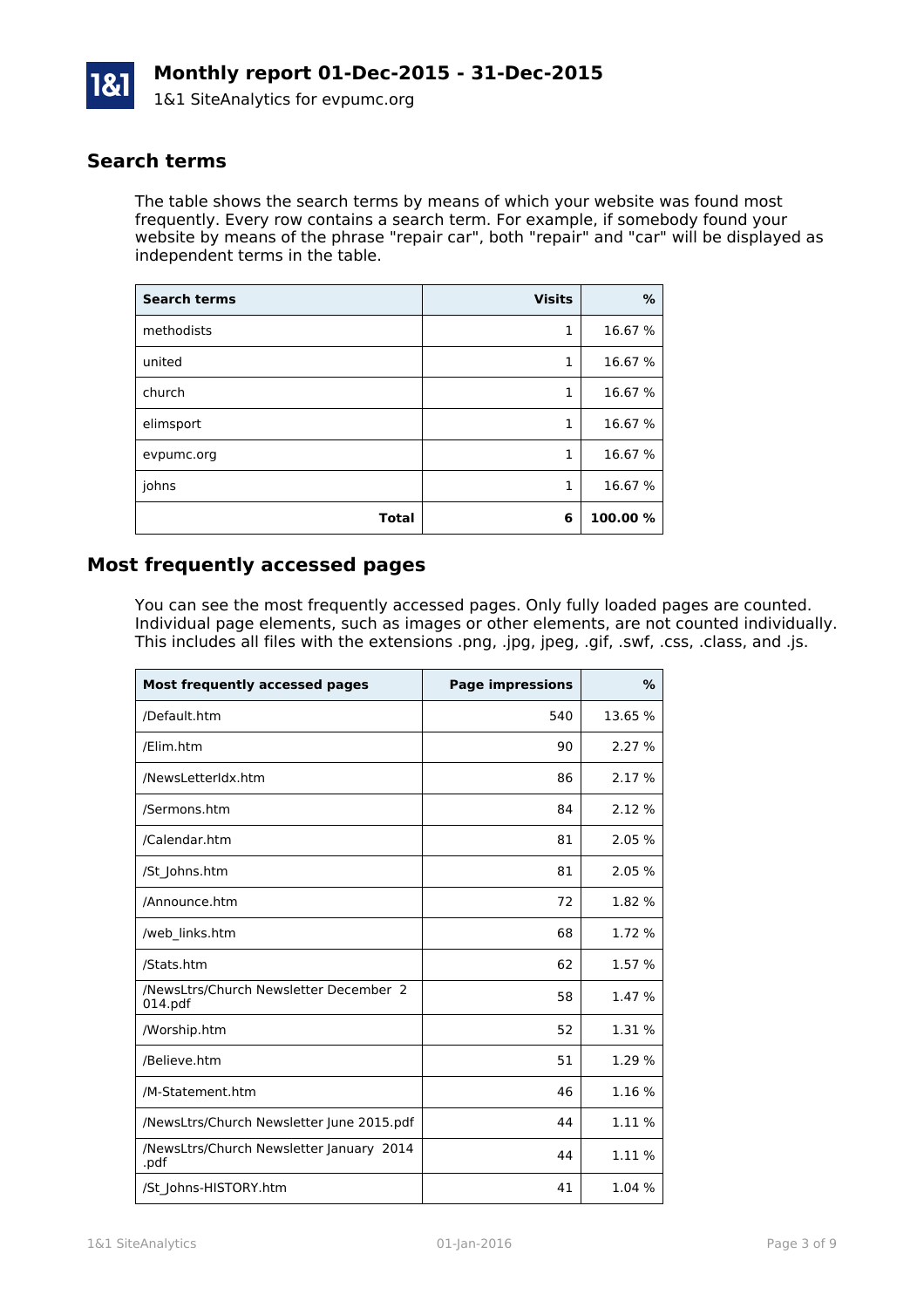# **Monthly report 01-Dec-2015 - 31-Dec-2015**

1&1 SiteAnalytics for evpumc.org

1&1

| <b>Most frequently accessed pages</b>                          | <b>Page impressions</b> | %      |
|----------------------------------------------------------------|-------------------------|--------|
| /Elim_M-Statement.htm                                          | 40                      | 1.01%  |
| /Elim-HISTORY.htm                                              | 39                      | 0.99%  |
| /NewsLtrs/Church Newsletter July 2015.pdf                      | 39                      | 0.99%  |
| /missions.htm                                                  | 36                      | 0.91%  |
| /valley views1013.htm                                          | 35                      | 0.88%  |
| /StJohns_M-Statement.htm                                       | 34                      | 0.86%  |
| /NewsLtrs/Church Newsletter March 2015.<br>pdf                 | 32                      | 0.81%  |
| /CalendarOld.htm                                               | 32                      | 0.81%  |
| /NewsLtrs/Church Newsletter August 2015.<br>pdf                | 31                      | 0.78%  |
| /NewsLtrs/Church Newsletter December 2<br>013.pdf              | 29                      | 0.73%  |
| /valley_views1113.htm                                          | 28                      | 0.71%  |
| /valley_views0913.htm                                          | 28                      | 0.71%  |
| /NewsLtrs/Church Newsletter April 2014.p<br>df                 | 27                      | 0.68%  |
| /Ann042714.htm                                                 | 23                      | 0.58%  |
| /valley_views0813.htm                                          | 23                      | 0.58%  |
| /Ann033014.htm                                                 | 21                      | 0.53%  |
| /Ann011214.htm                                                 | 20                      | 0.51%  |
| /Bulletins.htm                                                 | 20                      | 0.51%  |
| /NewsLtrs/Church Newsletter June 2014.pd<br>f                  | 19                      | 0.48%  |
| /Ann051814.htm                                                 | 18                      | 0.45%  |
| /Announce files/Church Announcements Fe<br>bruary 1, 2015.pdf  | 18                      | 0.45%  |
| /Ann011914.htm                                                 | 18                      | 0.45%  |
| /Announce files/Church Announcements N<br>ovember 29, 2015.pdf | 18                      | 0.45%  |
| /Announce files/Church Announcements Oc<br>tober 25, 2015.pdf  | 18                      | 0.45%  |
| /Announce files/Church Announcements Fe<br>bruary 22, 2015.pdf | 18                      | 0.45%  |
| /Ann040614.htm                                                 | 18                      | 0.45%  |
| /Ann082414.htm                                                 | 17                      | 0.43%  |
| /Ann051114.htm                                                 | 17                      | 0.43%  |
| /Announce files/Church Announcements Jul<br>y 19, 2015.pdf     | 17                      | 0.43 % |
| /Announce files/Church Announcements Ap<br>ril 5, 2015.pdf     | 17                      | 0.43%  |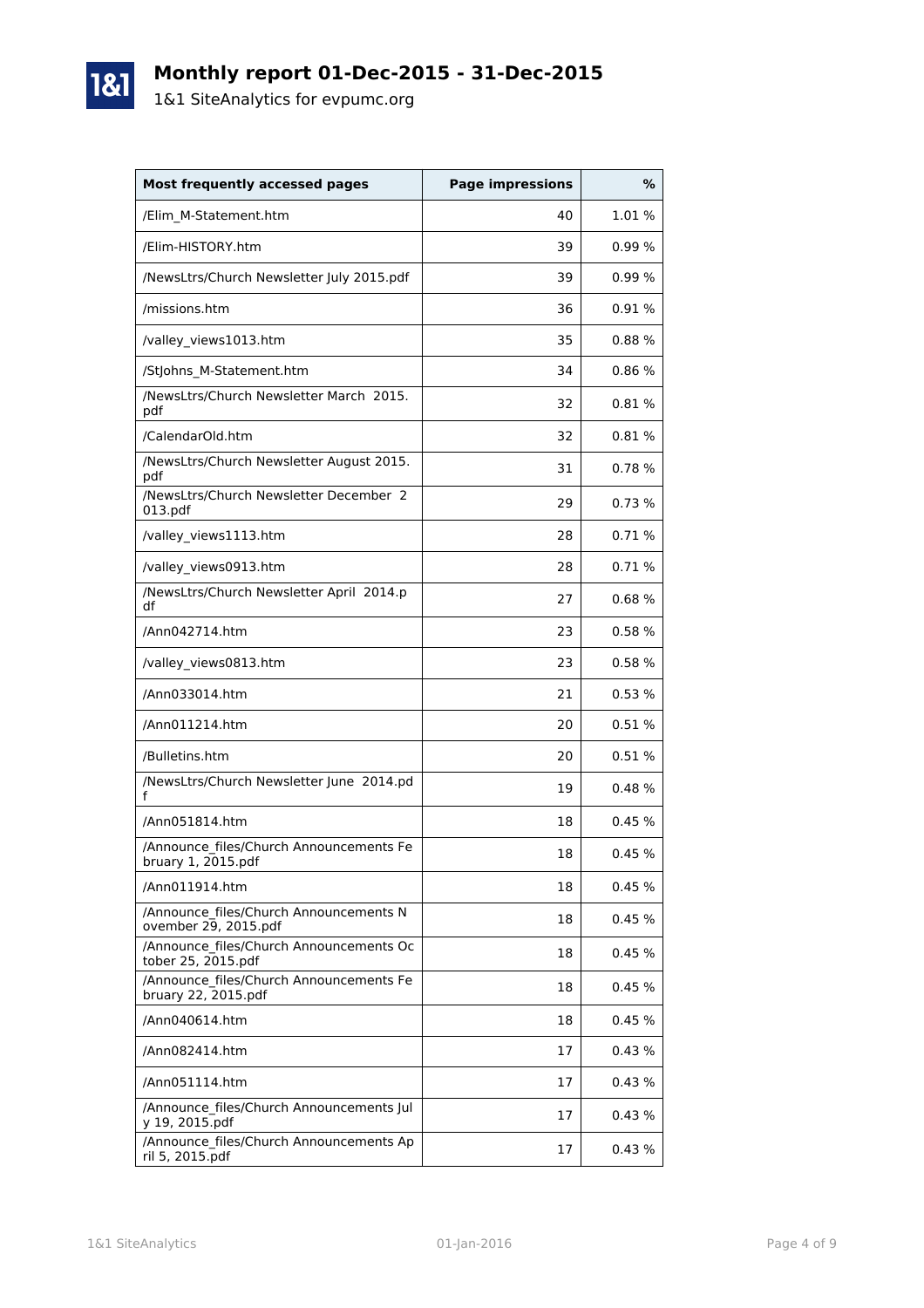

| Most frequently accessed pages                               | <b>Page impressions</b> | %        |
|--------------------------------------------------------------|-------------------------|----------|
| /Announce files/Church Announcements Oc<br>tober 4, 2015.pdf | 17                      | 0.43%    |
| /Ann062214.htm                                               | 16                      | 0.40%    |
| Other                                                        | 1,674                   | 42.30 %  |
| Total                                                        | 3,957                   | 100.00 % |

#### **Browsers**

This chart shows the browsers used by your visitors. For example, this helps you to identify the browsers for which you need to optimise your website.



| <b>Browsers</b>         | <b>Visits</b> | %        |
|-------------------------|---------------|----------|
| Majestic-12 Web Crawler | 149           | 25.96 %  |
| Chrome                  | 111           | 19.34 %  |
| Firefox                 | 89            | 15.51 %  |
| <b>General Crawlers</b> | 68            | 11.85 %  |
| Mozilla 5               | 56            | 9.76 %   |
| Internet Explorer       | 26            | 4.53 %   |
| Safari                  | 20            | 3.48 %   |
| iPad                    | 10            | 1.74 %   |
| iPhone                  | 9             | 1.57 %   |
| Other                   | 36            | 6.27 %   |
| <b>Total</b>            | 574           | 100.00 % |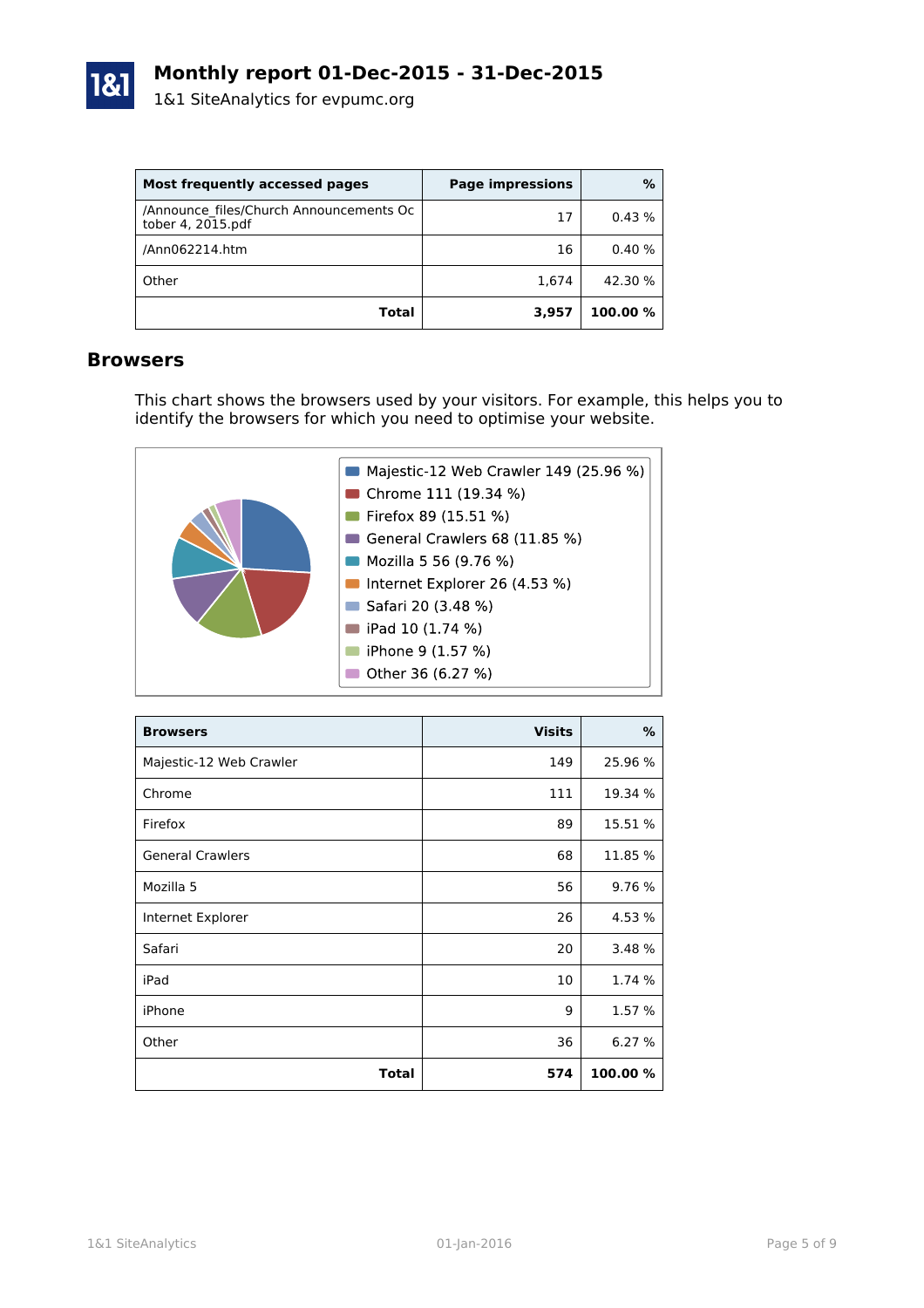# **Monthly report 01-Dec-2015 - 31-Dec-2015**

1&1 SiteAnalytics for evpumc.org

# **Operating systems**

You can see the operating systems used by your visitors. This information helps you to find out for which operating systems you may need to optimise your website.



| <b>Operating systems</b> | <b>Visits</b> | ℅        |
|--------------------------|---------------|----------|
| Samsung                  | 108           | 4.66 %   |
| iPhone                   | 85            | 3.67 %   |
| Windows 7                | 82            | 3.54%    |
| Mac OS X                 | 34            | 1.47 %   |
| Linux                    | 33            | 1.42 %   |
| <b>Windows NT</b>        | 32            | 1.38 %   |
| Windows XP               | 28            | 1.21 %   |
| Windows 8                | 25            | 1.08%    |
| Android                  | 15            | 0.65%    |
| Other                    | 1,874         | 80.92 %  |
| Total                    | 2,316         | 100.00 % |

## **Referring pages**

You can see the pages that referred your visitors to your website. Referring pages may be other websites or search engines. The complete URL is displayed.

| <b>Referring pages</b>             | <b>Visits</b> | ℅       |
|------------------------------------|---------------|---------|
| www.google.com/                    | 11            | 30.56 % |
| www.bing.com/search                | 4             | 11.11 % |
| www.baidu.com/s                    | 4             | 11.11 % |
| www.google.com/url                 | 2             | 5.56 %  |
| www.susumc.org/index.php/lewisburg |               | 5.56 %  |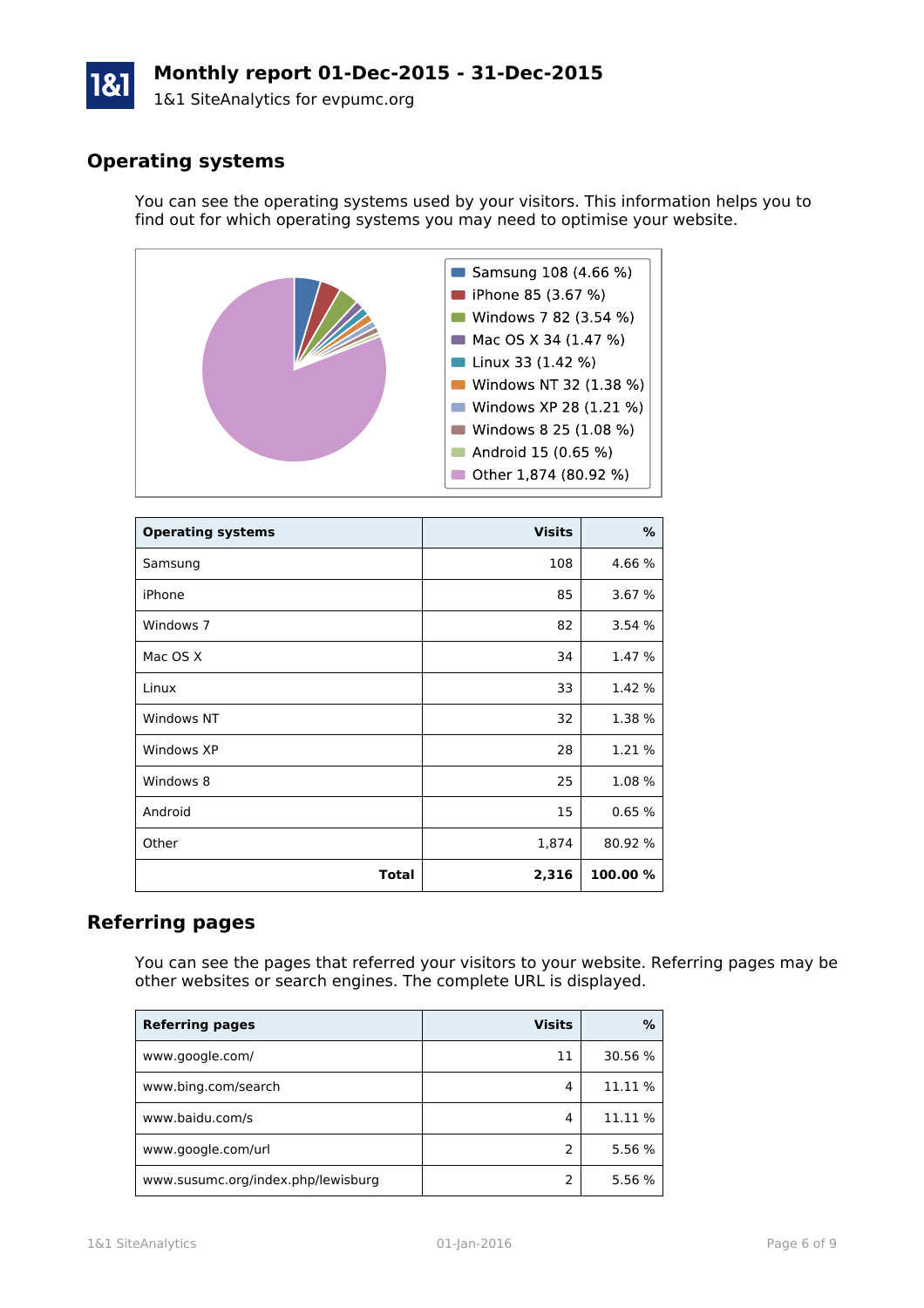

| <b>Referring pages</b>  | <b>Visits</b> | %        |
|-------------------------|---------------|----------|
| buttons-for-website.com | 2             | 5.56 %   |
| network.wantoo.com      |               | 2.78 %   |
| pizza-imperia.com/      |               | 2.78 %   |
| Other                   | 9             | 25.00 %  |
| Total                   | 36            | 100.00 % |

## **Visits from continents**

This analysis shows which continents your visitors come from.

| <b>Continents</b> | <b>Visits</b>  | %        |
|-------------------|----------------|----------|
| North America     | 1,082          | 53.78 %  |
| Asia              | 483            | 24.03%   |
| Europe            | 441            | 21.92 %  |
| South America     | 4              | 0.18%    |
| Africa            | $\overline{2}$ | 0.09%    |
| <b>Total</b>      | 2,011          | 100.00 % |

#### **Visits from countries**

This analysis shows which countries your visitors come from. This information indicates the countries that your website should focus on or the countries for which it still needs to be optimised.

| <b>Countries</b>     | <b>Visits</b> | %       |
|----------------------|---------------|---------|
| <b>United States</b> | 1,077         | 53.54 % |
| China                | 379           | 18.83 % |
| Germany              | 247           | 12.26 % |
| Israel               | 102           | 5.05 %  |
| United Kingdom       | 54            | 2.68 %  |
| France               | 42            | 2.10 %  |
| Italy                | 39            | 1.92 %  |
| Czech Rep.           | 32            | 1.57 %  |
| Ukraine              | 8             | 0.40%   |
| Canada               | 4             | 0.22%   |
| <b>Netherlands</b>   | 4             | 0.22%   |
| Luxembourg           | 4             | 0.18%   |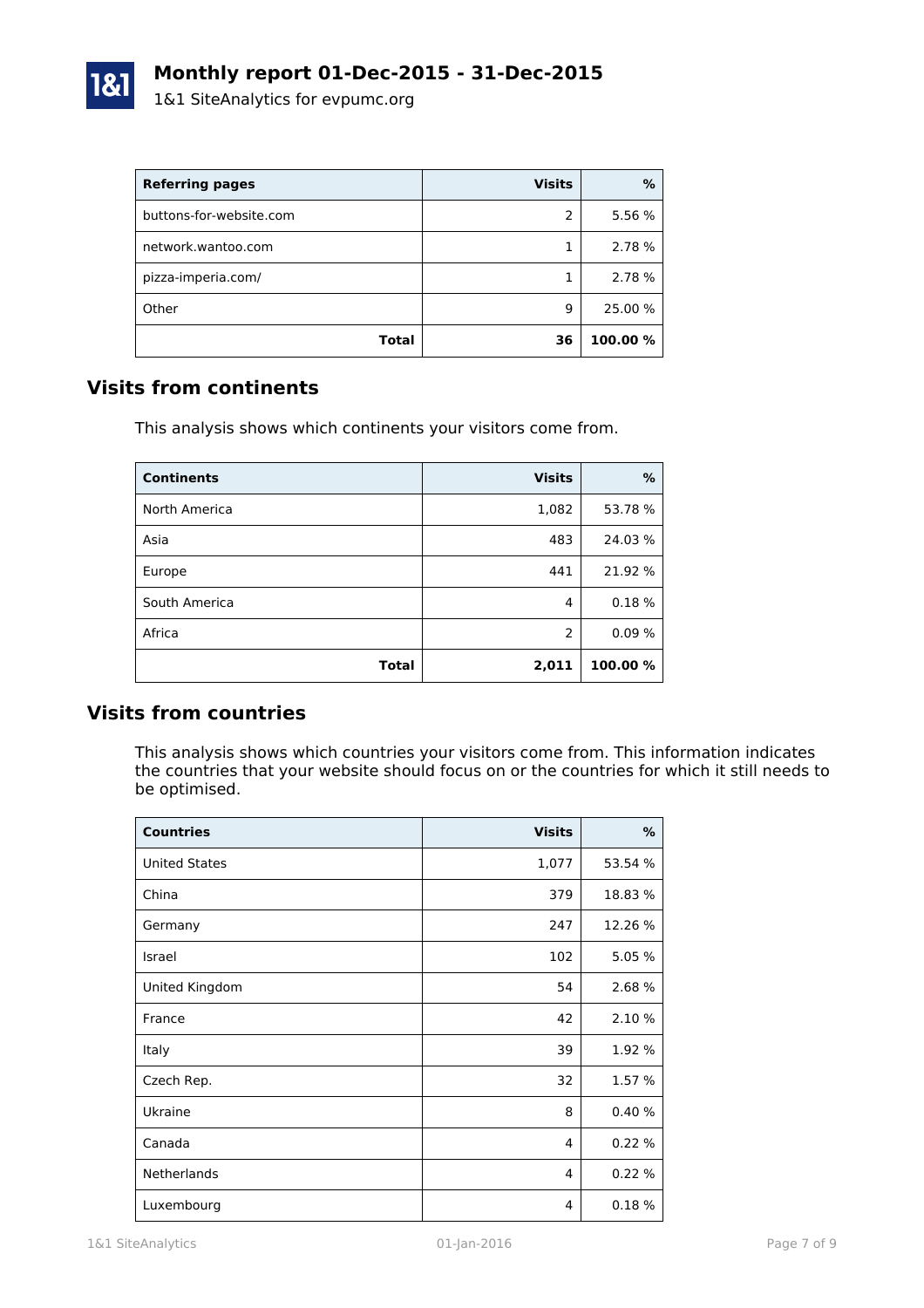| <b>Countries</b> | <b>Visits</b>  | %        |
|------------------|----------------|----------|
| <b>Brazil</b>    | 3              | 0.13%    |
| Russia           | 3              | 0.13%    |
| Estonia          | 3              | 0.13%    |
| Hungary          | 2              | 0.09%    |
| Kenya            | $\overline{2}$ | 0.09%    |
| Finland          | $\mathbf{1}$   | 0.04%    |
| S. Korea         | $\mathbf{1}$   | 0.04%    |
| Malaysia         | $\mathbf{1}$   | 0.04%    |
| Iran             | $\mathbf{1}$   | 0.04%    |
| Poland           | $\mathbf{1}$   | 0.04%    |
| Switzerland      | $\mathbf{1}$   | 0.04%    |
| Other            | 3              | 0.16 %   |
| <b>Total</b>     | 2,012          | 100.00 % |

## **Visits from cities**

This analysis shows which cities your visitors come from

| <b>Cities</b>     | <b>Visits</b> | $\%$    |
|-------------------|---------------|---------|
| US: Mountain View | 389           | 19.32 % |
| CN:               | 339           | 16.86 % |
| US: Sunnyvale     | 288           | 14.31 % |
| US:               | 224           | 11.14 % |
| DE: Berlin        | 188           | 9.35 %  |
| IL:               | 102           | 5.05 %  |
| US: Indianapolis  | 83            | 4.12 %  |
| FR:               | 42            | 2.10 %  |
| IT:               | 39            | 1.92 %  |
| GB: Newcastle     | 39            | 1.92 %  |
| CN: Beijing       | 39            | 1.92 %  |
| DE: Kiez          | 38            | 1.88 %  |
| CZ:               | 32            | 1.57 %  |
| DE:               | 14            | 0.67%   |
| US: Kansas City   | 14            | 0.67%   |